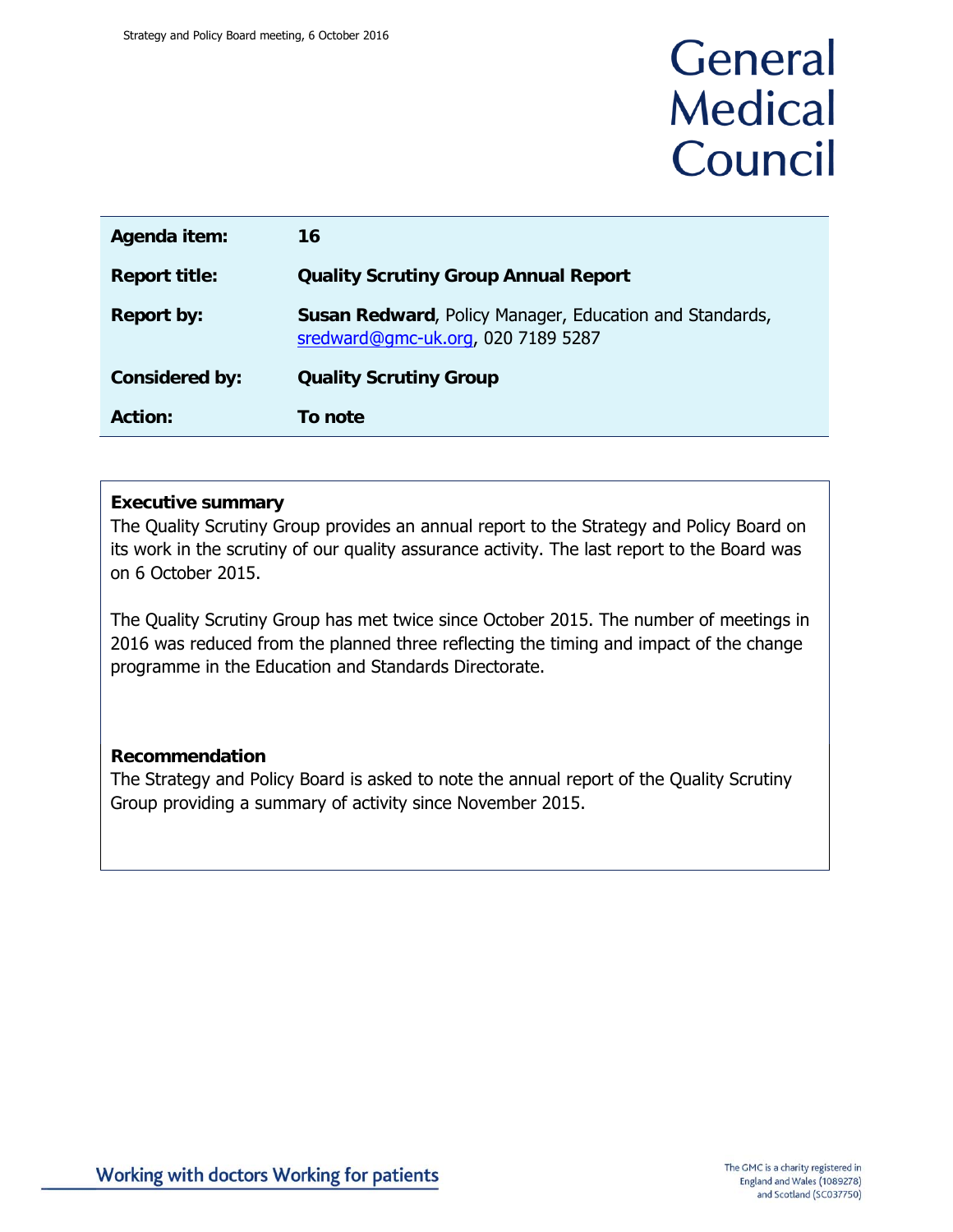## **Background**

- **1** The Quality Scrutiny Group (QSG) provides consistent scrutiny of our education quality assurance activity, identifies themes and trends, and identifies process improvements. The QSG has met twice since its last report: 30 November 2015 and 13 April 2016. This paper summarises the activity of the QSG over the past year.
- **2** The number of meetings in 2016 was reduced from the planned three, reflecting the timing and impact of the change programme in the Education and Standards Directorate. Agenda items reflect the QA priorities in the past year: to deliver the regional reviews; publish the new Quality Assurance Framework; and further develop enhanced monitoring.
- **3** Over the past year the agenda of the QSG has included more briefing by staff to make sure members are aware of developments in QA processes when they scrutinise our activity.

## **Quality assurance activity scrutiny**

- **4** The QSG considered the following quality assurance activity:
	- **a** Kent, Surrey and Sussex and East of England regional visits (reports of 2 local education and training boards; 11 local education providers; and Brighton and Sussex Medical School, University of Cambridge School of Clinical Medicine, UEA Norwich Medical School).
	- **b** Enhanced monitoring developments.
	- **c** Quality Assurance Framework (following new education and training standards).
- **5** The QSG continues to identify themes, and provide advice on proposed process improvements. It provides a valuable forum to receive constructive, and on occasion challenging, feedback about our work.

## **Themes**

- **6** The QSG has identified themes and trends over the past year:
	- **a** Although the GMC's role is quality assurance of LETB's and deaneries' quality management of local education providers, GMC participation in local visits to LEPs as part of enhanced monitoring can help resolve issues. The QSG was supportive of our research into early indicators that may help us to pick up and warn about issues before they reach enhanced monitoring.
	- **b** The QSG is supportive of *Promoting excellence*, the new standards for education and training and will scrutinise the South West regional review, which was the first to use the standards, at its meeting in December.